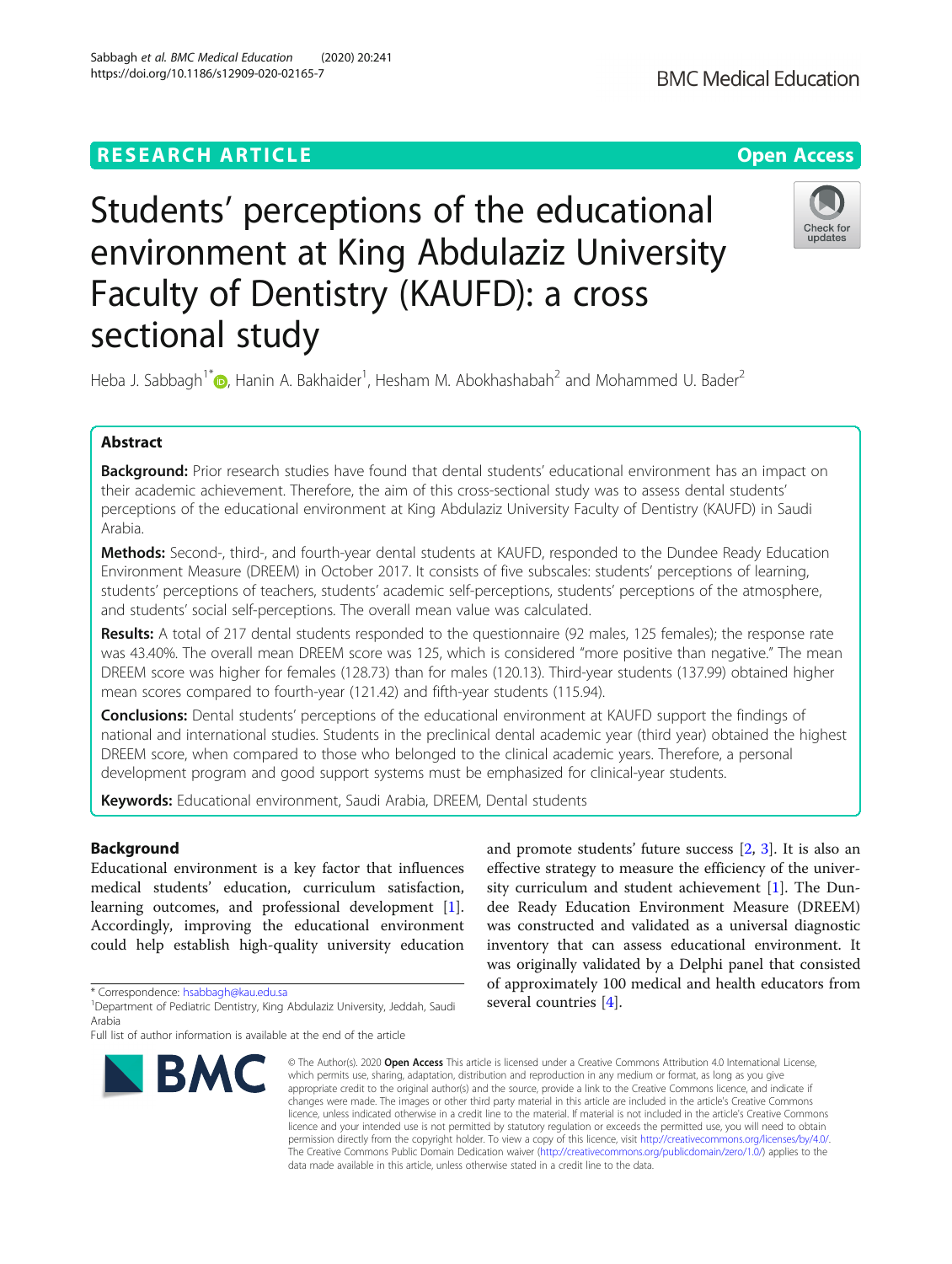<span id="page-1-0"></span>King Abdulaziz University Faculty of Dentistry (KAUFD) in Saudi Arabia has developed strategic goals that help further its mission, namely the achievement of excellence in teaching, learning, and leadership [[5\]](#page-6-0). Their curriculum is described as a traditional curriculum with elements of case-based learning, distributed over a sixyear period, with a comprehensive care dental clinic initiated in the sixth year and a 12-month internship. In addition, in the second and third year, preclinical students undergo an orientation week that entails a personal development program (PDP) that is structured to include workshops and lectures on personal growth, mental health, educational skills, goal setting, and selfimprovement (including ethics and professionalism) (see Table 1). The PDP was designed to improve the quality of student learning, outcomes, and educational environment. Therefore, the aim of this descriptive analytical cross-sectional study was to assess dental students' perceptions of the educational environment at KAUFD using the DREEM.

# Methods

Ethical approval for this study was obtained from the ethics committee at KAUFD (047–03-18). All third-, fourth-, and fifth-year dental students, enrolled at KAUFD, were included in this study. The inclusion criterion was students who were attending classes and lectures taught by the dental faculty at the dental school. Students who were pursuing the basic-sciences year and second year of the dental program were excluded because their lectures pertained primarily to medical and basic sciences taught by professors of the Science and Medical college. The sixth year of the program is the final year during which students are typically in the clinics of the University Dental Hospital and attend a limited number of lectures in classrooms. They are fully occupied with comprehensive dental care clinics, presentations related to their clinical cases, and community activity [\[6](#page-6-0)].

Students were approached in October 2017. The study setting was designed to assure comfort and reliability to students. Students were introduced to the study face-toface in their classrooms at noon, after their morning lectures and during their break time, from 12 pm to 1 pm.

They were offered a complete verbal explanation of the research methodology and its privacy. They were informed that the study sought their actual opinion and that "truth" is always constructive. They were then invited to participate and sign a consent form for their agreement. The questionnaire was distributed with codes and included no names. The information was gathered from the students through a self-reported questionnaire to allow their free expression. The questionnaire began with students' demographic data (gender, age, and level of their dental education). To measure student perceptions of the educational environment, the DREEM was used. It consists of five subscales:

- Students' perceptions of learning: 12 items, max score 48, and interpreted as follows: 0–12, very poor; 13–24, teaching is viewed negatively; 25–36, a more positive perception; 37–48, teaching highly thought of.
- Students' perceptions of teachers: 11 items, max score 44, and interpreted as follows: 0–11, abysmal; 12–22, in need of some retraining; 23–33, moving in the right direction; and 34–44, model teachers.
- Students' academic self-perceptions: 8 items, max score 32, and interpreted as follows: 0–8, feeling of total failure; 9–16, many negative aspects; 17–24, feeling more on the positive side; and 25–32, confident.
- Students' perception of atmosphere: 12 items, max score 48, and interpreted as follows: 0–12, a terrible environment; 13–24, there are many issues that need to be changed; 25–36, a more positive atmosphere; and 37–48, a good feeling overall.
- Students' social self-perceptions: 7 items, max score 28, and interpreted as follows: 0–7, miserable; 8–14, not a nice place; 15–21, not very bad: and 22–28, very good socially.

In addition, each subscale includes items that record responses on a 5-point Likert scale ranging from "strongly disagree" (score = 0) to "strongly agree" (score = 4). However, nine of the questions were negative statements and were conversely scored. Means and standard deviations (SD) were calculated for each

Table 1 Distribution of content strategies across the one-week personal development program and its related DREEM subscale

| Session       | Strategy                                             | DREEM subscale                                                             |
|---------------|------------------------------------------------------|----------------------------------------------------------------------------|
| Session one   | Communication & Interpersonal Skills                 | • Student's social self-perceptions                                        |
| Session two   | Learning Skills and introduction to courses          | • Students' perception of learning<br>· Students' academic self-perception |
| Session three | Practicing and applying ethics/Professional behavior | • Students' perception of teachers                                         |
| Session four  | Personality development                              | • students' perceptions of atmosphere                                      |
| Session five  | Humanistic culture and educational environment       | • students' perceptions of atmosphere                                      |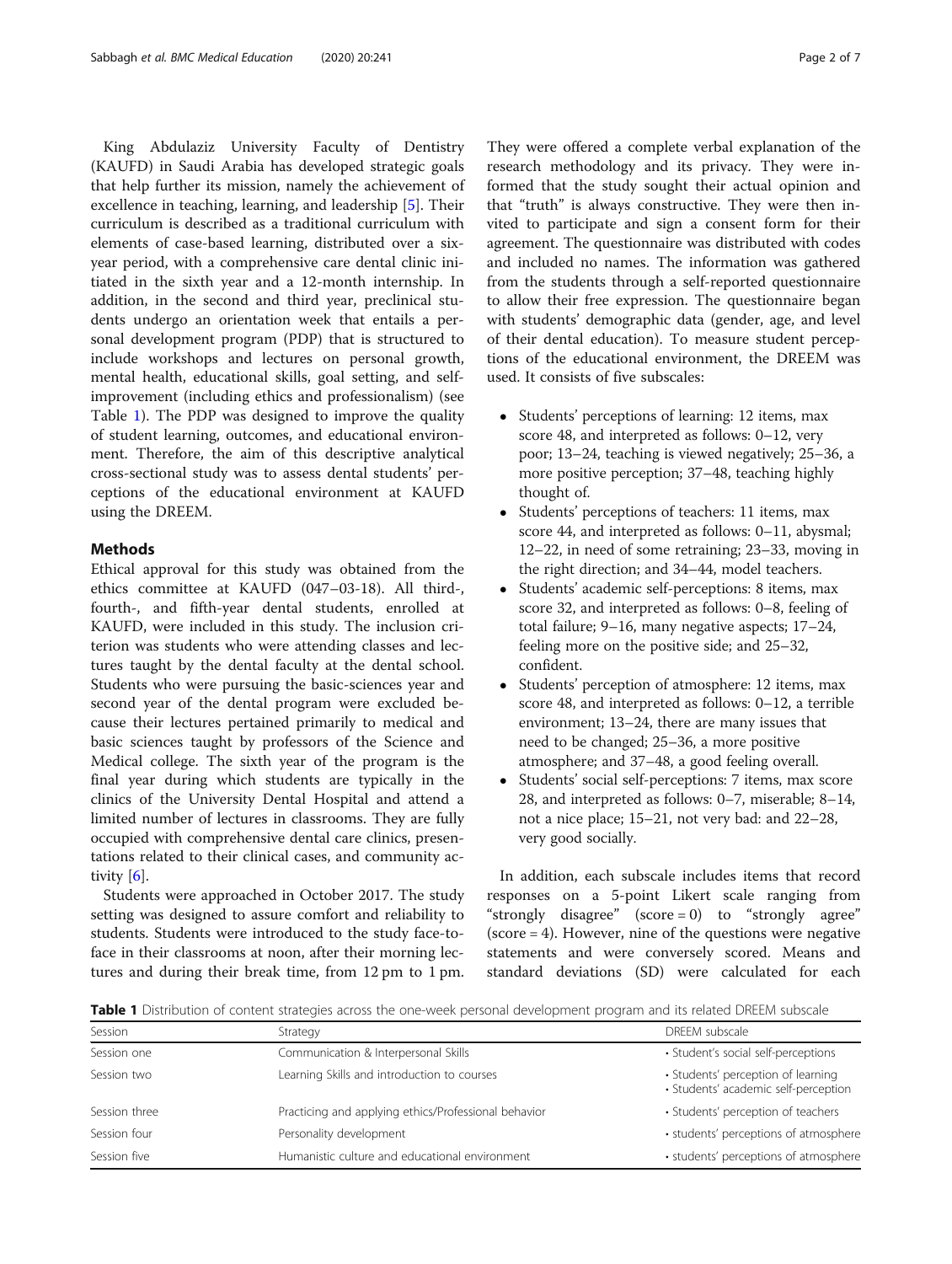individual item. Individual item values equal to or greater than 3.5 are indicative of a strong presence of the respective aspect of the educational environment, defined as "especially strong," whereas values that are equal to or less than 2 indicate that the respective aspect requires special attention, defined as "to need particular attention"; mid-range values indicate that the respective aspect of the educational environment offers scope for improvement, defined as "could be improved."

Moreover, the overall mean value was calculated. A total DREEM score between 151 and 200 is considered excellent. A score between 101 and 150 is considered more positive than negative. A score below 151 is considered as "plenty of problems" or very poor [\[7](#page-6-0)–[9\]](#page-6-0).

Statistical analyses were conducted using the Statistical Package for Social Sciences v 16.0 (SPSS Inc., Chicago, IL, USA). T-test and ANOVA were used to calculate statistically significant differences. The Bonferroni correction was used to counteract for multiple comparisons. Significance level was set to 0.05.

## Results

Out of a total of 500 third, fourth, and fifth-year dental students, 217 responded to the questionnaire (92 males, 125 females); thus, the response rate was 43.40% (see Table 2). The Cronbach's alpha analysis for overall DREEM was 0.93, suggesting relatively high internal consistency.

The overall mean DREEM score was 125, which is considered "more positive than negative." The mean DREEM score was higher for females (128.73) than for males (120.13). Third-year students (137.99) obtained higher mean scores compared to fourth-year (121.42) and fifth-year students (115.94).

In addition, regarding the mean total scores that were computed for each subscale, students' perceptions of learning scored 30.4, interpreted as "a more positive approach"; their perception of teachers scored 23.6, interpreted as "moving in the right direction"; their academic self-perception scored 21.7, interpreted as "feeling more on the positive side"; their perception of atmosphere scored 30.4, interpreted as "a more positive atmosphere"; and their social self-perception scored 19.1, interpreted as "not very bad." Third-year students obtained the highest mean scores for all DREEM subscale items (32.29 for

Table 2 Distribution of the sample according to academic year and sex

| Level        | Male       | female    | $P$ value |
|--------------|------------|-----------|-----------|
| 3rd year     | 27 (29.34) | 50 (40.0) | 0.194     |
| 4th year     | 33 (35.87) | 33 (26.4) |           |
| 5th year     | 32 (34.78) | 42 (33.6) |           |
| <b>Total</b> | 92 (100)   | 125 (100) | 217       |

students' perceptions of learning, 25.97 for students' perceptions of teachers, 23.77 for students' academic selfperceptions, 34.31 for atmosphere perceptions, and 21.65 for students' social self-perceptions) followed by fourth- and fifth-year students (see Table [3\)](#page-3-0).

Moreover, the mean item scores were mostly between 2 and 3.50 across all academic years and genders; these scores were representative of a moderate "could be improved" level. There were statistically significant differences between the three academic years regarding their DREEM item mean scores represented by the ANOVA results (see Table [3](#page-3-0)) and the Bonferroni correction for multiple comparison (see Supplementary Table [1](#page-6-0)).

# **Discussion**

The KAUFD curriculum is oriented toward the mission of achieving excellence in teaching, learning, and leadership [\[5](#page-6-0)]. This could not have been established without improving the educational environment of the institute because it is essential for student academic achievement [[7\]](#page-6-0). In this study, the DREEM was used to measure the overall educational environment; we also examined other factors such as academic year and sex that could affect student perception of the educational environment.

In this study, the mean of the composite DREEM scores for the third-, fourth-, and fifth-year dental students was 125. This value is similar to the means obtained in previous national studies conducted in medical and dental schools: Al-Quaseem  $(M = 102)$ ,  $[10]$  $[10]$  Al-Madina (M = 106), [\[11](#page-6-0)] Riyadh (M = 108.42), [\[12](#page-6-0)] and Dammam  $(M = 112.38)$  [[13](#page-6-0)]. In addition, comparable studies carried out in other parts of the world have reported similar or greater variability in mean DREEM scores: Iran (99.60), [[14](#page-6-0)] Trinidad and Tobago (109.90), [[15\]](#page-6-0) Nigeria (118), Germany (122.95), [[16\]](#page-6-0) the United Kingdom (124), [\[8](#page-6-0)] and Nepal (130) [[17\]](#page-6-0). A more recent study that assessed the academic environment of a 4 year inquiry-based dental curriculum in the United Kingdom reported a high mean DREEM score of 143.58 [[18\]](#page-6-0). The different lengths of educational years and type of curriculum could have contributed to the different DREEM outcome.

Regarding gender differences, female students obtained a slightly higher mean DREEM score than male students. Females obtained significantly higher mean scores on items that were related to teaching strategies, teachers, and their social lives in school. This finding is consistent with those of past studies  $[11, 15, 16]$  $[11, 15, 16]$  $[11, 15, 16]$  $[11, 15, 16]$  $[11, 15, 16]$ .

In addition, the mean DREEM score was significantly higher among third-year students, as compared to fourth- and fifth-year students. This finding is consistent with those of previous studies of medical schools in both Spain [\[19](#page-6-0)] and Turkey [[20\]](#page-6-0). Specifically, the researchers found that preclinical-year students had more positive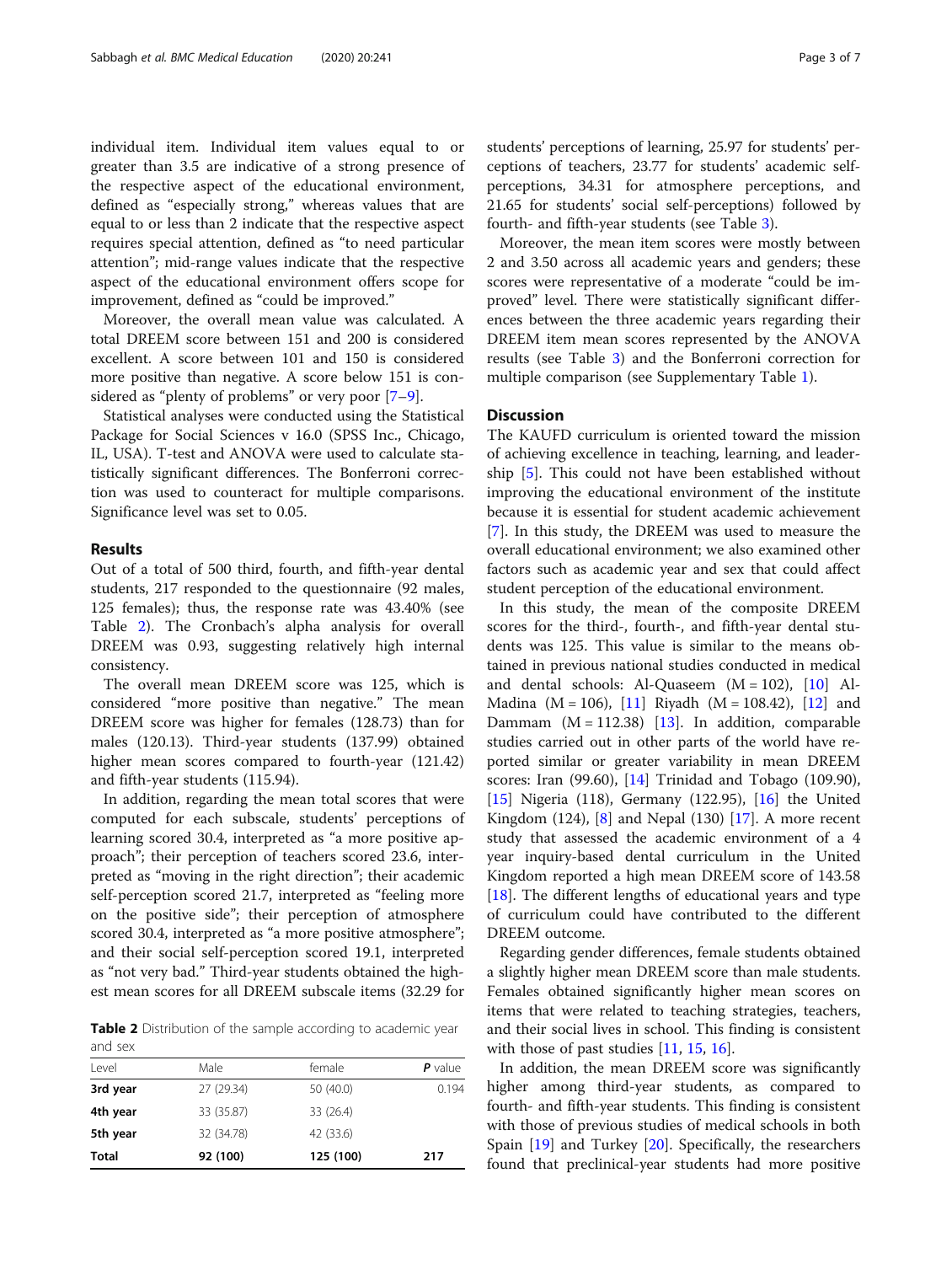# <span id="page-3-0"></span>Table 3 Means for the 50 items of the DREEM as a function of academic year and sex

| <b>DREEM</b> Items                                         | Male<br>Mean<br>(SD) | female<br>Mean<br>(SD) | P<br>value | Third<br>year<br>Mean<br>(SD) | Fourth<br>year<br>Mean<br>(SD) | Fifth year $P$<br>Mean<br>(SD) | value             |
|------------------------------------------------------------|----------------------|------------------------|------------|-------------------------------|--------------------------------|--------------------------------|-------------------|
| I. Student's perceptions of learning (Max 48)              |                      |                        |            |                               |                                |                                |                   |
| I am encouraged to participate in class                    | 2.59<br>(1.187)      | 2.58<br>(.835)         | 0.983      | 2.70<br>(1.113)               | 2.58<br>(0.895)                | 2.47<br>(0.954)                | 0.372             |
| The teaching concerned to develop my confidence            | 2.63<br>(1.116)      | 2.61<br>(.932)         | 0.872      | 2.88<br>(0.973)               | 2.62<br>(1.004)                | 2.34<br>(0.997)                | $0.004*$          |
| The teaching encourages me to be active learner            | 2.60<br>(1.110)      | 2.75<br>(.886)         | 0.257      | 2.95<br>(1.012)               | 2.70<br>(0.928)                | 2.41<br>(0.950)                | $0.003*$          |
| The teaching is well focused                               | 2.62<br>(1.098)      | 2.98<br>(.893)         | $0.009*$   | 3.14<br>(0.942)               | 2.71<br>(1.034)                | 2.59<br>(0.950)                | $0.002*$          |
| The teaching concerned to develop my competence            | 2.58<br>(1.092)      | 2.74<br>(.941)         | 0.226      | 2.95<br>(0.916)               | 2.59<br>(1.007)                | 2.46<br>(1.049)                | $0.008*$          |
| I am clear about the course learning objectives            | 2.58<br>(1.122)      | 2.78<br>(1.077)        | 0.186      | 3.03<br>(1.051)               | 2.74<br>(0.917)                | 2.30<br>(1.179)                | $\,<$<br>0.001    |
| The teaching is often stimulating                          | 2.47<br>(1.032)      | 2.62<br>(.811)         | 0.236      | 2.74<br>(0.979)               | 2.67<br>(0.829)                | 2.26<br>(0.845)                | $0.002*$          |
| The teaching time is put to good use                       | 2.25<br>(1.210)      | 2.58<br>(1.049)        | $0.031*$   | 2.81<br>(1.014)               | 2.36<br>(1.185)                | 2.14<br>(1.102)                | $0.001*$          |
| The teaching is student-centered                           | 2.46<br>(1.042)      | 2.58<br>(.854)         | 0.355      | 2.86<br>(0.884)               | 2.42<br>(0.993)                | 2.27<br>(0.849)                | $\,<$<br>$0.001*$ |
| Long-term learning is emphasized over the short term       | 2.8(0.92)            | 2.55<br>(1.17)         | 0.51       | 2.15<br>(1.18)                | 3.1(0.89)                      | 3.1(1.21)                      | $0.031*$          |
| The teaching is too teacher-centered <sup>a</sup>          | 1.9(0.88)            | 1.55(1.1)              | 0.325      | 1.38<br>(0.96)                | 1.4<br>(1.001)                 | 2.03<br>(1.18)                 | $0.036*$          |
| The teaching overemphasizes factual learning <sup>a</sup>  | 2.21<br>(0.79)       | 2.68<br>(0.87)         | 0.096      | 2.7(0.82)                     | 2.55<br>(0.93)                 | 2.8(0.87)                      | $0.033*$          |
| Total                                                      | 29.69                | 31.1                   |            | 32.29                         | 30.44                          | 29.17                          |                   |
| II. Student's perceptions of teachers (Max 44):            |                      |                        |            |                               |                                |                                |                   |
| The teacher providing feedback to student                  | 2.47<br>(1.133)      | 2.62<br>(.965)         | 0.299      | 3.03<br>(1.000)               | 2.29<br>(1.049)                | 2.30<br>(0.903)                | $\,<$<br>$0.001*$ |
| The teachers have good communications skills with patients | 2.5(0.97)            | 2.62<br>(0.85)         | 0.66       | 2.5 (0.79)                    | 2.6(0.84)                      | 2.7(0.97)                      | 0.884             |
| The teachers give clear examples                           | 2.65<br>(.966)       | 2.93<br>(.938)         | 0.041      | 3.14<br>(0.854)               | 2.73<br>(0.851)                | 2.53<br>(1.050)                | $\,<$<br>$0.001*$ |
| The teachers prepared for their classes                    | 2.89<br>(1.114)      | 3.09<br>(1.008)        | 0.176      | 3.47<br>(0.788)               | 2.91<br>(1.077)                | 2.61<br>(1.108)                | $\,<$<br>$0.001*$ |
| The teachers provide constructive criticism                | 2.41<br>(.985)       | 2.74<br>(.817)         | $0.011*$   | 2.73<br>(0.883)               | 2.67<br>(0.883)                | 2.39<br>(0.919)                | $0.054*$          |
| The students irritate the teachers <sup>a</sup>            | 1.73<br>(1.017)      | 2.02<br>(1.085)        | 0.049      | 1.88<br>(1.051)               | 1.89<br>(1.191)                | 1.91<br>(0.968)                | 0.992             |
| The teachers ridicule the students a                       | 1.8(1.03)            | 2.05<br>(1.09)         | 0.5        | 2.23<br>(1.135)               | 1.7(1.06)                      | 2.07<br>(0.998)                | 0.12              |
| The teachers get angry in class a                          | 1.4(0.84)            | 1.78<br>(0.94)         | 0.235      | 1.74<br>(1.04)                | 1.6<br>(0.814)                 | 1.86<br>(0.915)                | 0.56              |
| The teachers are authoritarian a                           | 2.1(1.01)            | 2.08<br>(0.97)         | 0.9        | 2.13<br>(0.913)               | 1.9(1.03)                      | 2.21<br>(0.99)                 | 0.45              |
| The professors considered my role-models                   | 2.53<br>(1.253)      | 2.78<br>(1.267)        | 0.132      | 3.12<br>(1.100)               | 2.59<br>(1.228)                | 2.28<br>(1.330)                | $\,<$<br>$0.001*$ |
| Total                                                      | 22.48                | 24.71                  |            | 25.97                         | 22.88                          | 22.86                          |                   |
| III. Student's academic self-perceptions (Max 32)          |                      |                        |            |                               |                                |                                |                   |
| Memorize all I need                                        | 2.48                 | 2.32                   | 0.273      | 2.66                          | 2.15                           | 2.31                           | $0.010*$          |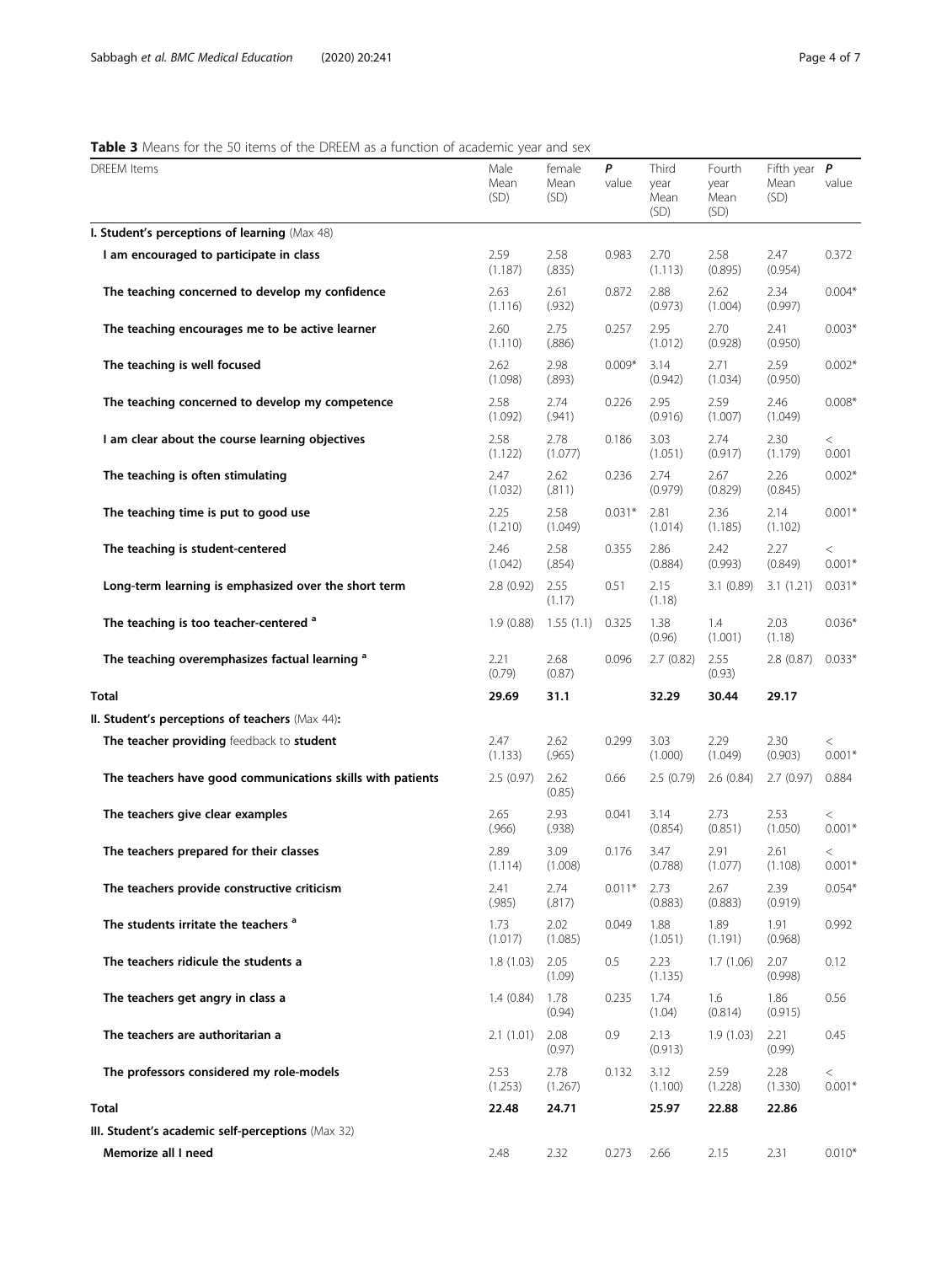# Table 3 Means for the 50 items of the DREEM as a function of academic year and sex (Continued)

| <b>DREEM</b> Items                                                              | Male<br>Mean<br>(SD) | female<br>Mean<br>(SD) | P<br>value | Third<br>year<br>Mean | Fourth<br>year<br>Mean | Fifth year $P$<br>Mean<br>(SD) | value             |
|---------------------------------------------------------------------------------|----------------------|------------------------|------------|-----------------------|------------------------|--------------------------------|-------------------|
|                                                                                 |                      |                        |            | (SD)                  | (SD)                   |                                |                   |
| Much of what I must learn seems relevant to a career in dentistry               | (1.000)<br>2.41      | (1.082)<br>2.94        | $\,<$      | (0.954)<br>3.04       | (1.056)<br>2.67        | (1.084)<br>2.43                | $0.001*$          |
|                                                                                 | (1.081)              | (.910)                 | $0.001*$   | (0.979)               | (0.950)                | (1.035)                        |                   |
| I feel I am being well prepared for my profession                               | 2.50<br>(1.153)      | 2.90<br>(.962)         | $0.005*$   | 3.16<br>(0.947)       | 2.68<br>(1.055)        | 2.34<br>(1.037)                | $\,<$<br>$0.001*$ |
| Last year's work has been good preparation for this year's work                 | 2.29<br>(1.245)      | 2.67<br>(1.076)        | $0.017*$   | 2.88<br>(1.026)       | 2.42<br>(1.266)        | 2.20<br>(1.110)                | $0.001*$          |
| My problem-solving skills are being developed                                   | 2.67<br>(1.214)      | 2.95<br>(.958)         | 0.061      | 3.17<br>(0.938)       | 2.65<br>(1.183)        | 2.65<br>(1.052)                | $0.003*$          |
| I am confident about passing this year                                          | 2.95<br>(1.142)      | 3.17<br>(1.098)        | 0.149      | 3.47<br>(0.912)       | 3.08<br>(1.057)        | 2.66<br>(1.231)                | $\,<$<br>$0.001*$ |
| I have learned a lot about empathy in my profession                             | 2.73<br>(1.234)      | 3.02<br>(1.096)        | $0.055*$   | 2.99<br>(1.094)       | 3.06<br>(1.080)        | 2.65<br>(1.276)                | $0.076*$          |
| Learning strategies which worked for me before continuing to<br>work for me now | 2.7<br>(0.675)       | 2.52<br>(0.97)         | 0.315      | 2.4(1.14)             | 2.19(1.3)              | 2.8(0.77)                      | 0.46              |
| <b>Total</b>                                                                    | 20.82                | 22.49                  |            | 23.77                 | 20.9                   | 20.04                          |                   |
| IV. students' perceptions of atmosphere (Max 48)                                |                      |                        |            |                       |                        |                                |                   |
| Atmosphere during lecture                                                       | 2.47<br>(1.074)      | 2.62<br>(1.162)        | 0.338      | 3.18<br>(0.899)       | 2.24<br>(1.096)        | 2.18<br>(1.090)                | $\,<$<br>$0.001*$ |
| Able to ask what I want                                                         | 2.70<br>(1.146)      | 2.92<br>(1.052)        | 0.136      | 3.16<br>(1.089)       | 2.71<br>(0.924)        | 2.58<br>(1.170)                | $0.003*$          |
| Socially comfortable in class                                                   | 2.83<br>(1.135)      | 2.99<br>(1.028)        | 0.262      | 3.29<br>(0.958)       | 2.91<br>(1.003)        | 2.55<br>(1.136)                | $\,<$<br>$0.001*$ |
| A chance to develop skills                                                      | 2.73<br>(1.080)      | 2.76<br>(1.095)        | 0.832      | 3.08<br>(1.133)       | 2.67<br>(0.950)        | 2.47<br>(1.076)                | $0.002*$          |
| Atmosphere during tutorials                                                     | 2.61<br>(1.079)      | 2.51<br>(1.075)        | 0.514      | 2.90<br>(0.995)       | 2.47<br>(0.980)        | 2.27<br>(1.150)                | $0.001*$          |
| The enjoyment outweighs the Stress of studying dentistry                        | 2.27<br>(1.351)      | 2.31<br>(1.174)        | 0.815      | 2.81<br>(1.124)       | 2.14<br>(1.239)        | 1.91<br>(1.218)                | $\,<$<br>$0.001*$ |
| Atmosphere motivate me as a learner                                             | 2.33<br>(1.101)      | 2.54<br>(1.154)        | 0.162      | 2.99<br>(1.032)       | 2.32<br>(0.947)        | 2.01<br>(1.176)                | $\,<$<br>$0.001*$ |
| I can concentrate well                                                          | 2.50<br>(1.074)      | 2.62<br>(.990)         | 0.412      | 2.99<br>(0.866)       | 2.33<br>(1.086)        | 2.34<br>(0.997)                | $\,<$<br>$0.001*$ |
| Atmosphere during ward                                                          | 2.60<br>(.984)       | 2.61<br>(.975)         | 0.940      | 2.88<br>(0.873)       | 2.47<br>(0.996)        | 2.43<br>(1.008)                | $0.007*$          |
| This school is well timetabled                                                  | 2.42<br>(1.277)      | 2.62<br>(1.037)        | 0.205      | 2.81<br>(1.064)       | 2.45<br>(1.205)        | 2.34<br>(1.138)                | $0.033*$          |
| <b>Experience disappointing</b>                                                 | 2.09<br>(1.315)      | 2.44<br>(1.153)        | $0.037*$   | 2.78<br>(1.382)       | 2.08<br>(1.114)        | 1.97<br>(1.006)                | $\,<$<br>$0.001*$ |
| Cheating is a problem in this school <sup>a</sup>                               | 1.39<br>(1.490)      | 1.86<br>(1.376)        | $0.017*$   | 1.44<br>(1.381)       | 1.89<br>(1.50)         | 1.69<br>(1.433)                | $0.171*$          |
| <b>Total</b>                                                                    | 28.94                | 30.8                   |            | 34.31                 | 28.68                  | 26.74                          |                   |
| V. Student's social self-perceptions (Max 28)                                   |                      |                        |            |                       |                        |                                |                   |
| I have good friends in this school                                              | 3.11<br>(1.320)      | 3.30<br>(1.010)        | 0.222      | 3.47<br>(0.887)       | 3.41<br>(1.095)        | 2.80<br>(1.324)                | $\,<$<br>$0.001*$ |
| Good support system who get stressed                                            | 1.98<br>(1.367)      | 2.18<br>(1.240)        | 0.249      | 2.64<br>(1.157)       | 1.79<br>(1.283)        | 1.81<br>(1.279)                | $\,<$<br>$0.001*$ |
| Too tired to enjoy the course <sup>a</sup>                                      | 1.48(1.2)            | 1.63<br>(1.051)        | 0.317      | 1.9<br>(1.095)        | 1.29<br>(1.092)        | 1.47<br>(1.088)                | $0.003*$          |
| Rarely bored on course                                                          | 2.04                 | 1.92                   | 0.414      | 2.09                  | 2.02                   | 1.81                           | 0.273             |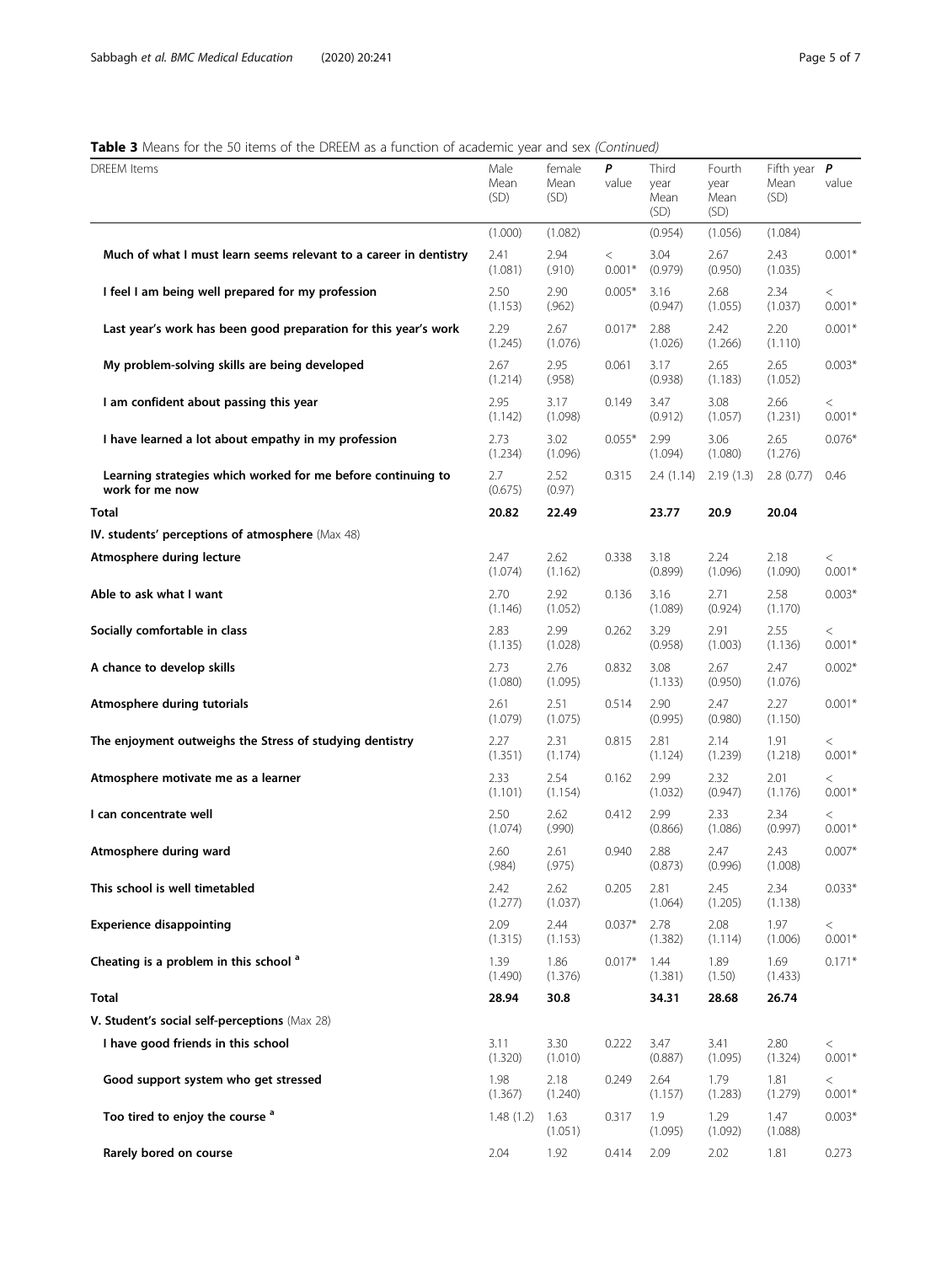Table 3 Means for the 50 items of the DREEM as a function of academic year and sex (Continued)

| <b>DREEM</b> Items            | Male<br>Mean<br>(SD) | female<br>Mean<br>(SD) | P<br>value | Third<br>year<br>Mean<br>(SD) | Fourth<br>year<br>Mean<br>(SD) | Fifth year $P$<br>Mean<br>(SD) | value               |
|-------------------------------|----------------------|------------------------|------------|-------------------------------|--------------------------------|--------------------------------|---------------------|
|                               | (1.109)              | (1.090)                |            | (1.090)                       | (1.074)                        | (1.119)                        |                     |
| My accommodation is pleasant  | 2.46<br>(1.073)      | 2.58<br>(.909)         | 0.377      | 2.81<br>(1.052)               | 2.47<br>(0.964)                | 2.28<br>(0.852)                | $0.004*$            |
| My social life is good        | 2.39<br>(1.374)      | 2.75<br>(1.133)        | $0.036*$   | 2.81<br>(1.148)               | 2.61<br>(1.402)                | 2.38<br>(1.190)                | 0.111               |
| I seldom feel lonely          | 2.34<br>(1.122)      | 2.30<br>(1.157)        | 0.794      | 2.44<br>(1.106)               | 2.41<br>(1.176)                | 2.09<br>(1.125)                | 0.125               |
| I feel belonging to my school | 2.53<br>(1.471)      | 3.10<br>(1.260)        | $0.002*$   | 3.49<br>(0.955)               | 2.52<br>(1.481)                | 2.49<br>(1.436)                | $\,<\,$<br>$0.001*$ |
| <b>Total</b>                  | 18.32                | 19.76                  |            | 21.65                         | 18.52                          | 17.13                          |                     |
| Mean total score              | 120.93               | 128.93                 |            | 137.99                        | 121.42                         | 115.94                         |                     |

Item record responses on a 5-point Likert scale ranging from "strongly disagree" (score = 0) to "strongly agree" (score = 4)

 $*P$  value is significant at 0.05

<sup>a</sup>Questions with negative statement and reversely scored

perceptions of their educational environment than clinical-year students. This finding is also supported by that of a study of medical students in Imam Abdulrahman Bin Faisal University, Dammam, Saudi Arabia [\[13](#page-6-0)], where the highest DREEM score was obtained by thirdyear students. The researchers speculated that the recency of enrollment might have augmented student motivation as they were still exploring the educational environment. Similarly, with regard to KAUFD, the finding may be attributable to the PDP that students had attended during the first week of their second and third academic years. Table [1](#page-1-0) lists the PDP session strategies and their related DREEM subscale.

There is worldwide agreement that PDPs are important because they equip medical students with the skills they need for their academic studies [\[21\]](#page-6-0). Moreover, several studies have reported that, in order to be successful in the medical field, students require not only knowledge and clinical skills but also interpersonal and communication skills [\[22](#page-6-0)]. In a previous study, a PDP that was similar to the program conducted in the present study (five sessions for 15 h across 5 days) was administered to medical and nursing students in India. The students provided feedback, whereby they evaluated the content and outcomes of the program; the researchers found that the students who had attended the PDP showed improvement in their interpersonal and leadership skills, time management skills, emotional stability, and the ability to cope with stress and have a stable social life  $[22]$ . This finding might indicate the need for a PDP as part of students' curriculum which would be repeated annually. Another recommendation is that teachers should play a more active role in the maintenance of student motivation by implementing ongoing motivational strategies that are structured, organized, and student oriented.

Such a contention is supported by findings that teachers' attitudes and personalities affect student motivation [[23\]](#page-6-0). In addition, Weller (2005) suggested that internal motivation is more important and longer-lasting than external motivation, which requires constant reinforcement [[24](#page-6-0)]. Another important point to consider pertains to the tremendous adverse effect of clinical requirements on the stress levels of dental students who are in the last 2 years of the academic program; this emphasizes the need for a PDP during these years.

Our study explored student perceptions of the educational environment, by assessing the effect of gender and the change from non-clinical to mostly-clinical education years. This finding could be used to assess and contribute to future academic planning worldwide. Accordingly, necessary measures should be taken to improve those aspects of the educational environment that have been found to require particular attention. However, further studies are needed to address the limitations of this study. These include studying factors that could have affected the study outcome, such as student socio-cultural background, attendance, and academic grade. In addition, future case-control studies that assess the PDP's influence on dental students' perception of the educational environment compared to students in the clinical years that did not include a PDP is recommended. Moreover, a study that assesses students' perception of the educational environment in their final year (6th year), which is mainly clinical, is also recommended.

# Conclusion

Dental students' perceptions of the educational environment at KAUFD support the findings of national and international studies. Students in the preclinical dental